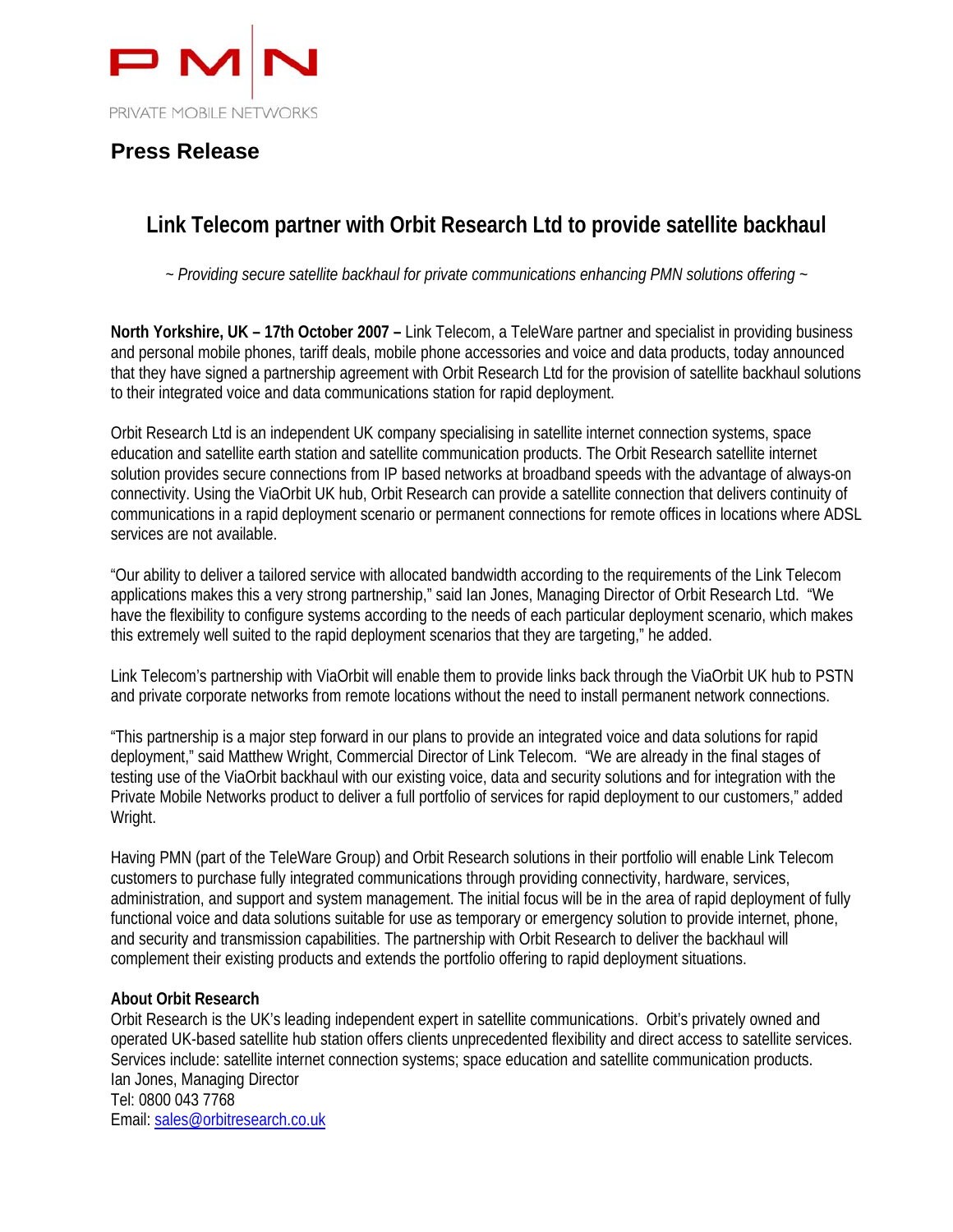

## **Press Release**

#### www.orbitresearch.co.uk

#### **About Link Telecom**

Link Telecom is a premier provider of fixed and mobile voice and data solutions. Link Telecom's suite of products include: business telephone systems; call centre solutions; calls and lines; mobile voice and data; converged telephony; network services; and business continuity.

Matthew Wright Commercial Director Desk Phone: 01535 682113 Email: sales@linktelecom.co.uk http://www.linktelecom.co.uk

#### **About TeleWare Group Plc.**

TeleWare's applications provide business solutions for voice continuity, mobility and team working, fixed mobile convergence, DECT replacement, enterprise call control, telephony migration and consolidation, voice portal solutions and seamless PBX and applications integration. Unparalleled interoperability enables seamless integration with a wide range of PBX and application vendors. A commitment to open standards ensures flexibility, freedom and choice.

TeleWare is a Microsoft gold partner, has certification for the quality standard ISO9001/2000 TickIT and has been awarded the Investors in People national standard for training and development of its employees to achieve its business goals.

TeleWare develops and delivers software based products and services in a variety of ways to suit the differing target markets. The TeleWare Group consists of TeleWare Plc, TeleWare Hosted Services, TeleWare Application Services and Private Mobile Networks Ltd.

**TeleWare Plc: -** The leading UK supplier of intelligent communications solutions provided as packaged and tailored application software. TeleWare's applications are delivered as on-premise or managed services to all sizes of businesses and as hosted platform solutions to service providers. TeleWare customers include over 23% of the FTSE 100 and approaching 21% of the top 1000 blue chip national and multinational companies.

**TeleWare Hosted Services (THS) :-** THS supports the full applications portfolio delivered in a hosted environment across TDM or IP networks. The Hosted Services are brought to market through sales partners from data centres in Thirsk, Docklands and Heathrow and are available for deployment by independent service providers.

**TeleWare Application Services (TAS) :-** TAS is an Application Service Provider (ASP) delivering services based on the TeleWare intelligent applications through BT Featurenet. TAS supports over 25,000 registered users delivering services such as personal numbering, auto attendant, unified and integrated messaging and IVR.

**Private Mobile Networks (PMN): -** Private Mobile Networks Ltd provides private GSM network solutions for deployment in remote sites, use as DECT replacement and for fixed mobile convergence by businesses.

http://www.teleware.com

Press Enquiries, please contact: